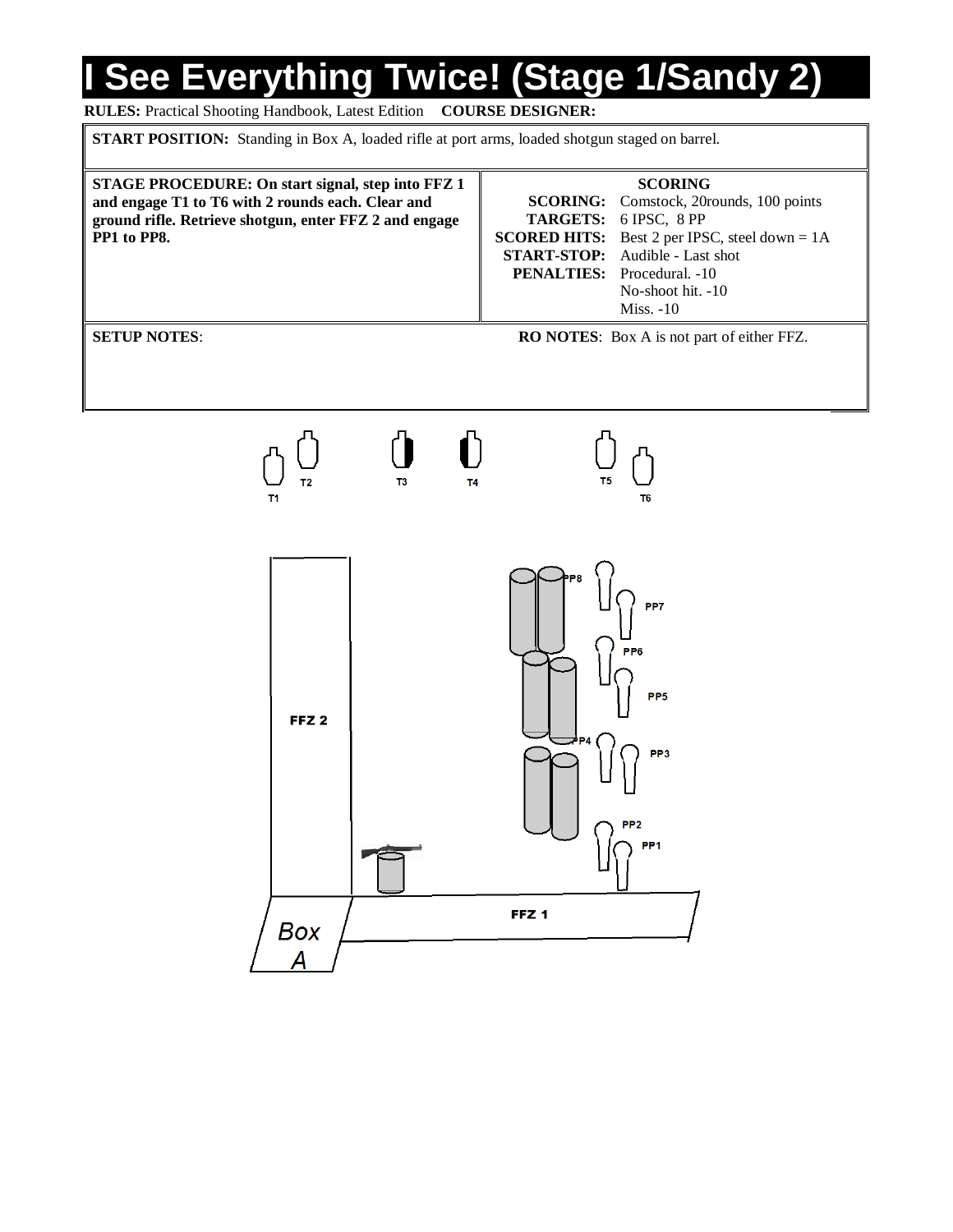### **Shooting Stars (Stage 2/Sandy 1)**

**RULES:** Practical Shooting Handbook, Latest Edition **COURSE DESIGNER:**

**START POSITION:** Standing in Box A, wrists above shoulders, handgun loaded and holstered. Shotgun is staged on barrel, loaded, chamber empty.

| STAGE PROCEDURE: On start signal, step out of box<br>A, draw handgun and engage T1 to T9 with 2 rounds<br>each as they become visible, from within the free fire<br>zone. Clear and ground handgun, retrieve shotgun and<br>engage PP1 and PP2 before engaging C1-6 and P1-5. | <b>SCORING</b><br><b>SCORING:</b> Comstock, 31rounds, 155 points<br><b>TARGETS:</b> 9 IPSC, 2 PP, 5 Plates, 6 clays<br><b>SCORED HITS:</b> Best 2 per IPSC, steel down $= 1A$ ,<br>clays must break or fall<br><b>START-STOP:</b> Audible - Last shot<br><b>PENALTIES:</b> Procedural. -10<br>No-shoot hit. -10<br>$Miss. -10$ |
|-------------------------------------------------------------------------------------------------------------------------------------------------------------------------------------------------------------------------------------------------------------------------------|--------------------------------------------------------------------------------------------------------------------------------------------------------------------------------------------------------------------------------------------------------------------------------------------------------------------------------|
| <b>SETUP NOTES:</b> both stars should be set with a weight<br>to activate rotation when PP's are shot. Clay star should<br>have weight attached to 1 arm to cause swinging like a<br>pendulum.                                                                                | <b>RO NOTES:</b> Pistol may have chamber loaded to<br>start.                                                                                                                                                                                                                                                                   |

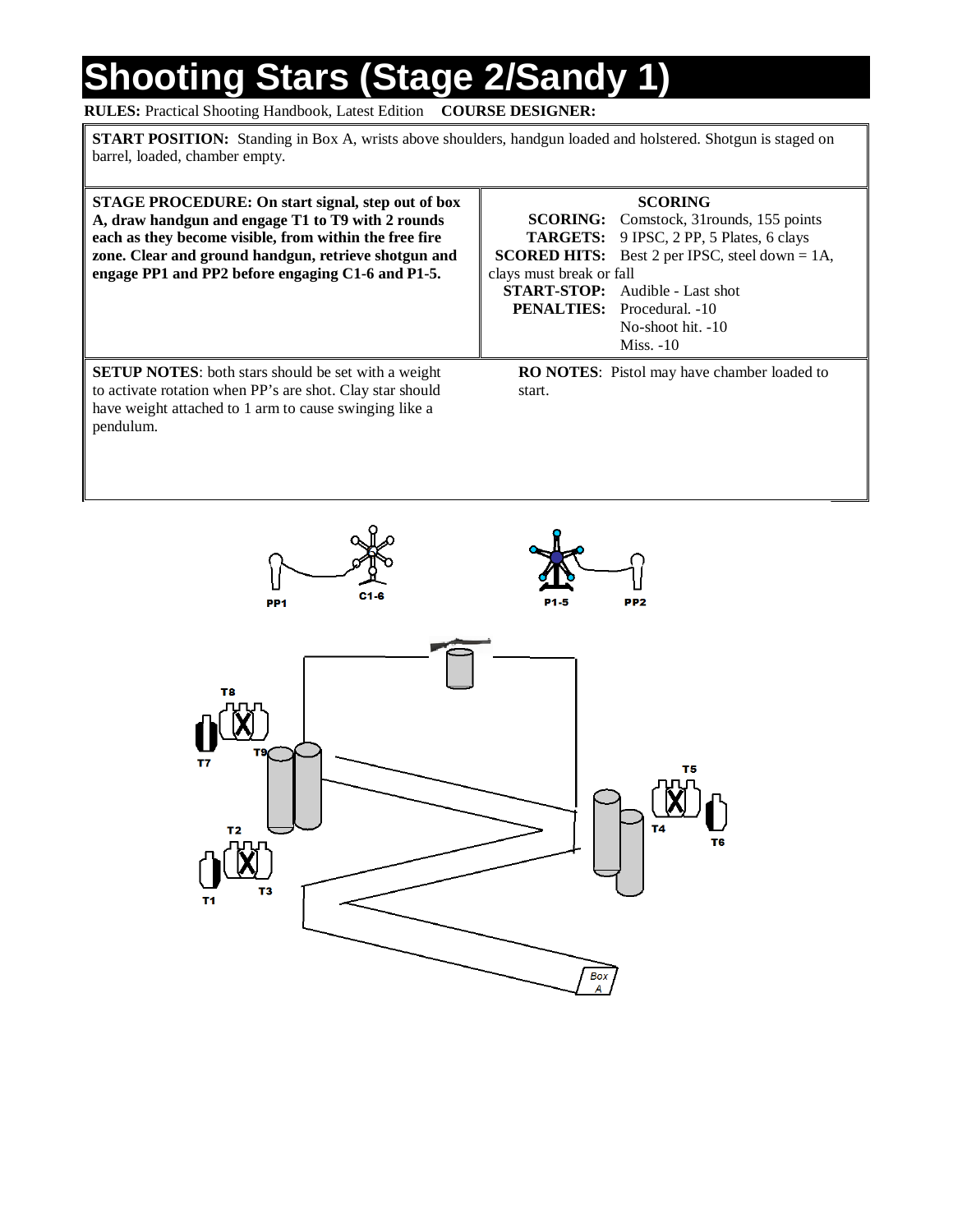# **What'dya Say?! (Stage 3/Far Sandy)**

#### **RULES:** Practical Shooting Handbook, Latest Edition **COURSE DESIGNER:**

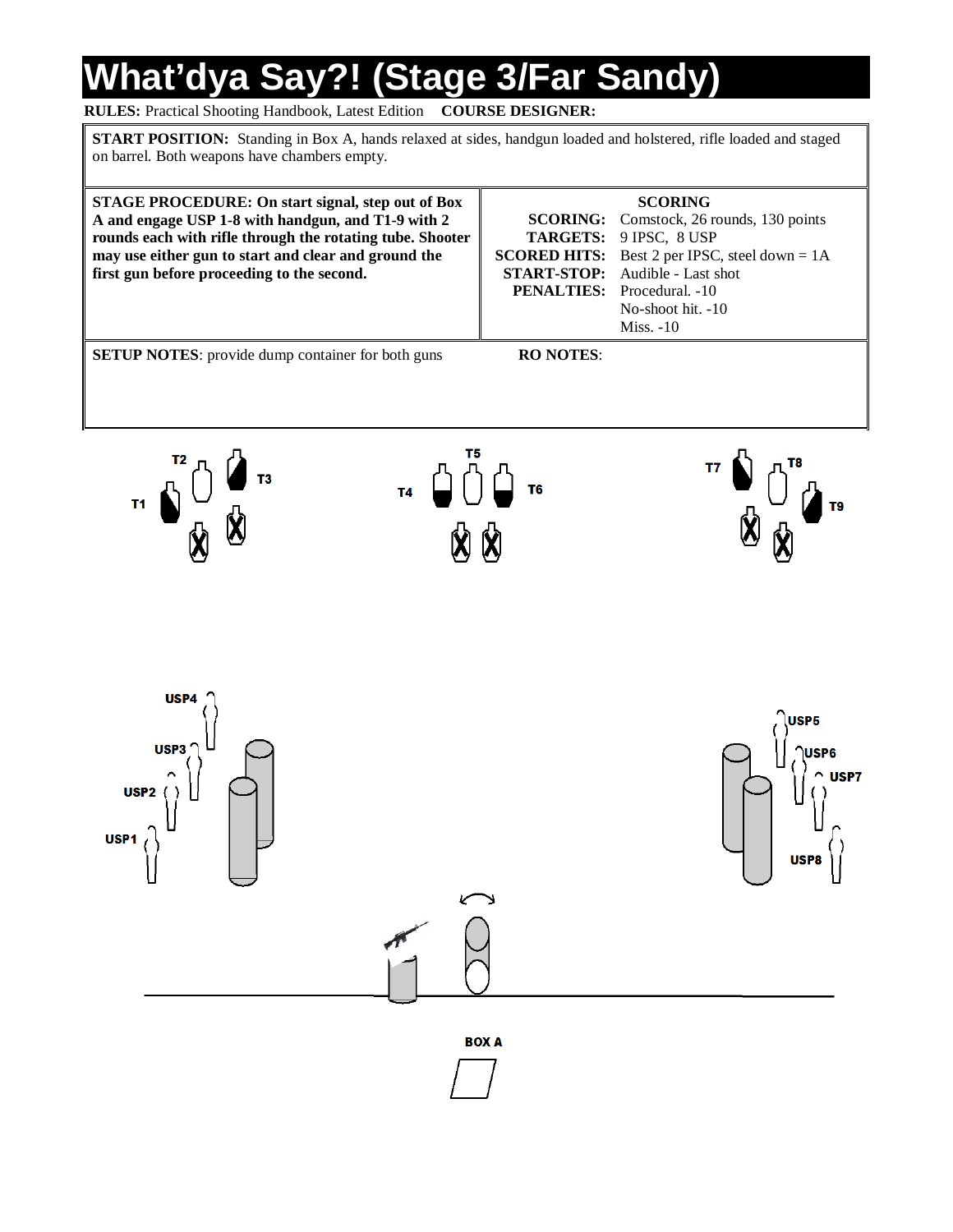# **Flippin' the Bird (Stage 4/100 Yard)**

**RULES:** Practical Shooting Handbook, Latest Edition **COURSE DESIGNER:**

**START POSITION:** Standing in Box A, rifle loaded and held at low ready position. Shotgun staged on barrel, loaded with chamber empty.

**STAGE PROCEDURE: On start signal, engage P1 to P2, and P3 and P4 with 1 round each through their respective barrels. Engage T1 to T8 with 2 rounds each as they become visible. Clear and ground rifle, retrieve shotgun and engage P5 to P13 and C1 to C5 as they become visible.**

| <b>SCORING:</b>     |  |
|---------------------|--|
| <b>TARGETS:</b>     |  |
| <b>SCORED HITS:</b> |  |
| Clays must break    |  |
| <b>START-STOP:</b>  |  |
| PENALTIES:          |  |

**SCORING**

Comstock, 34rounds, 170 points 8 IPSC, 13 Plates, 5 Clays Best 2 per IPSC, steel down = 1A, Audible - Last shot Procedural. -10 No-shoot hit. -10 Miss. -10

**SETUP NOTES:** Paper target arrays – N/S covers to center of A-zone of top target, butts up to A-zone of middle target, bottom target cover to center of A-zone on N/S.

**RO NOTES**: Clays will not be scored as disappearing targets. No Failure to Engage will be assessed if clay is not engaged.